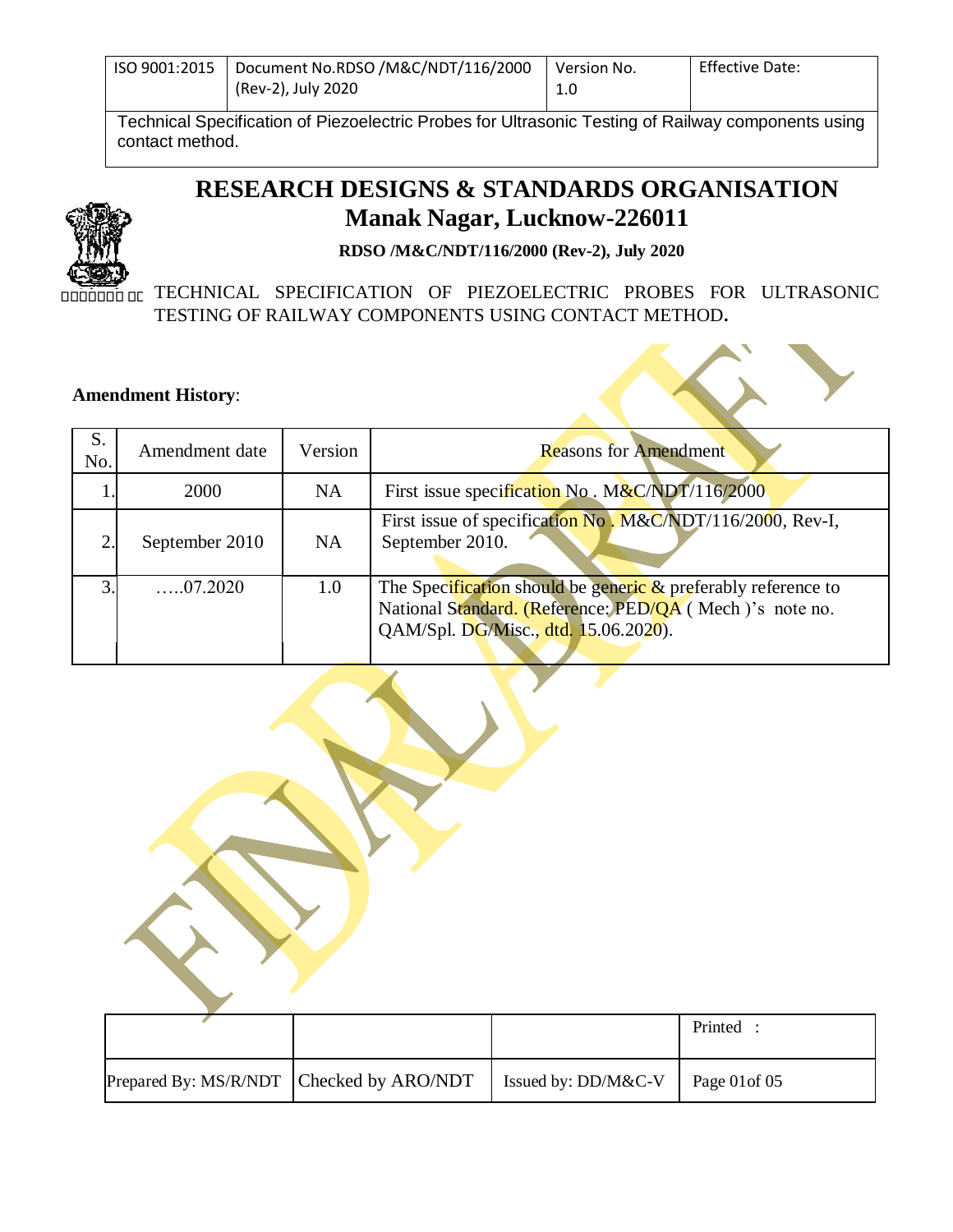| ISO 9001:2015                                                                                                         | Document No.RDSO /M&C/NDT/116/2000<br>(Rev-2), July 2020 | Version No.<br>1.0 | <b>Effective Date:</b> |
|-----------------------------------------------------------------------------------------------------------------------|----------------------------------------------------------|--------------------|------------------------|
| Technical Specification of Piezoelectric Probes for Ultrasonic Testing of Railway components using<br>contact method. |                                                          |                    |                        |

#### **1.Scope:**

.

This specification stipulates the requirements of probes having various frequencies, shapes, sizes and nature of piezo-electric crystal ( i.e natural, synthetic etc. ) . The probes may be single or twin crystal type. It shall be housed in unbreakable, robust, wear resistant, ergonomically designed metallic/ moulded casings. The contact face of the probe shall be coated with acoustically matched, wear resistant, temperature and shock-proof hard protective layer. The probe shall provide good service life and shall be water & oil proof. The probe may be fitted with BNC or LEMO connector.

The probe shall be used on Indian Railways for undertaking ultrasonic examination of rails, axles and other critical components.

#### **2. General Requirements:**

The probe shall be suitable for testing axles of locomotives, coaches and wagons, rails and other critical components. General assessment shall be carried out in accordance with latest version of IS 12666. In case of any conflict, the content of this specification shall supersede all other specifications. All probes supplied to Indian Railways shall bear the manufacture's name or brand, designation, serial number, month/year of manufacture, batch number etc. and shall be correlated with test certificates containing the following test results. The manufacturer shall also provide equipment and relevant accessories required for checking the parameter mentioned below-

- a. Nominal frequency
- b. Operating Frequency
- c. Band Width
- d. Effective Crystal diameter
- e. Near Field
- f. Beam Angle
- g. Beam Profile
- h. Dead Zone
- i. Pulse Shape
- j. Frequency Spectrum
- k. Resolution in 100 mm / 1000 mm range
- l. Penetration
- m. Signal to Noise Ratio

### **3.CRYSTAL MATERIAL**

The crystal material may be Lead Zirconate-Titanate, Barium Titanate, Lead Metaniobate or any other material of similar characteristics. Working temperature range of the probe shall be mentioned by the manufacturer in the test certificate.

|  |                                          |                        | Printed           |
|--|------------------------------------------|------------------------|-------------------|
|  | Prepared By: MS/R/NDT Checked by ARO/NDT | Issued by: $DD/M\&C-V$ | Page $02$ of $05$ |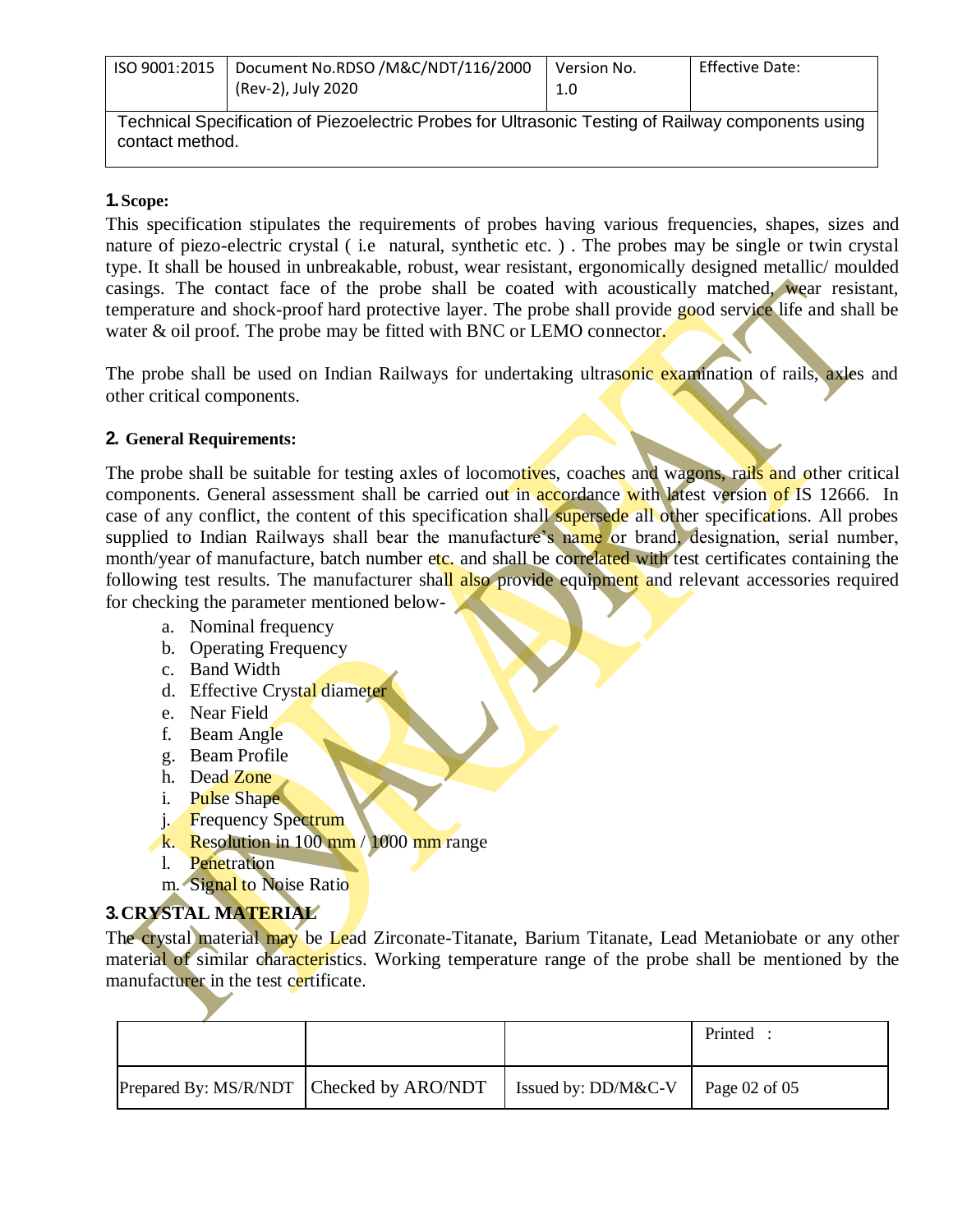| ISO 9001:2015                                                                                      | Document No.RDSO /M&C/NDT/116/2000<br>(Rev-2), July 2020 | Version No.<br>1.0 | <b>Effective Date:</b> |
|----------------------------------------------------------------------------------------------------|----------------------------------------------------------|--------------------|------------------------|
| Technical Casoffication of Diozeolectric Droboo for Ultrosonic Tecting of Deilway components using |                                                          |                    |                        |

Technical Specification of Piezoelectric Probes for Ultrasonic Testing of Railway components using contact method.

### **4.PROTECTIVE COATING**

The protective coating on the crystal face shall be of highly adherent type and shall not be peel off/flake off during service. The protective coating shall be highly resistant towards shock, water, oil grease and acid. The material and thickness of the coating shall be perfectly matched acoustically with crystal.

## **5.BACKING MATERIAL**

Backing material to be used shall be of best quality to damp unwanted oscillations and shall produce clear oscillogram pattern, to avoid ringing and to obtain shortest delay time. Thickness and uniformity of the adhesive layer shall be maintained within closer limits.

### **6.FREQUENCY**

.

Probe frequency shall be 0.5, 1.0, 1.25, 1.5, 2.0, 2.25, 2.5 and 4.0 MHz with a variation of  $\pm$  10%. The actual frequency required shall be specified by the user.

## **7.CRYSTAL SIZE**

Crystal diameter shall be 5mm, 10mm, 15mm and 20mm depending upon the probe diameter or as required/specified by the user.

### **8.BEAM PROFILE & PROBE INDEX**

Permissible variation in beam profile shall be as under-

- (a) Low angle probe ( $5^{\circ}$  to  $22.5^{\circ}$ )  $\pm 0.5^{\circ}$
- (b) High angle probe (  $33^{\circ}$  to  $80^{\circ}$  )  $\pm 1.0^{\circ}$

Probe index marking shall be marked as red colour. In case of curvature probes, centre marking on the circumference shall be marked in addition to probe index marking.

# **9.TROPICALISATION**

The probe shall be fully tropicalised to withstand ambient temperature during testing.

# **10.TESTING FACILITY**

Probe manufacturer/supplier supplying to Indian Railways shall be equipped with certified standard blocks of all types as mentioned in IS: 12666 latest version. In addition, the manufacturer/supplier shall have the facilities to check the probe characteristics with the help of oscilloscope/ spectrum analyser.

|                                          |                     | Printed       |
|------------------------------------------|---------------------|---------------|
|                                          |                     |               |
|                                          |                     |               |
|                                          |                     |               |
| Prepared By: MS/R/NDT Checked by ARO/NDT | Issued by: DD/M&C-V | Page 03 of 05 |
|                                          |                     |               |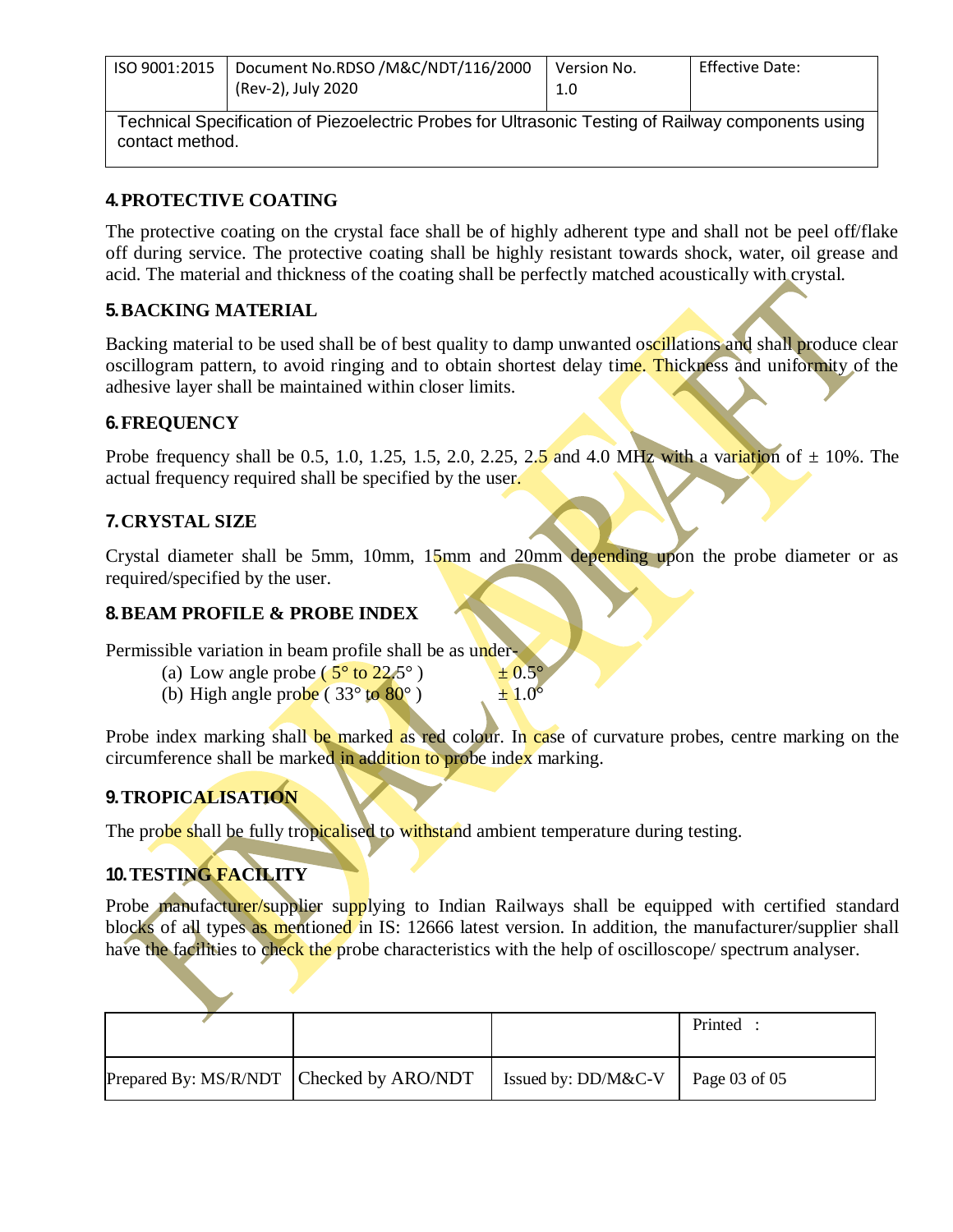| ISO 9001:2015                                                                                                         | Document No.RDSO /M&C/NDT/116/2000<br>(Rev-2), July 2020 | Version No.<br>1.0 | <b>Effective Date:</b> |  |
|-----------------------------------------------------------------------------------------------------------------------|----------------------------------------------------------|--------------------|------------------------|--|
| Technical Specification of Piezoelectric Probes for Ultrasonic Testing of Railway components using<br>contact method. |                                                          |                    |                        |  |

### **11.RESOLUTION**

.

Resolution of Low angle and High angle probes shall be checked on a Railway Axle in 1000 mm range according to the formula mentioned below:



## **12. SUPPLY**

The supply shall be made in a shock proof, leak proof carton to avoid transit damage.

|                                          |                                           | Printed |
|------------------------------------------|-------------------------------------------|---------|
| Prepared By: MS/R/NDT Checked by ARO/NDT | Issued by: DD/M&C-V $\vert$ Page 04 of 05 |         |